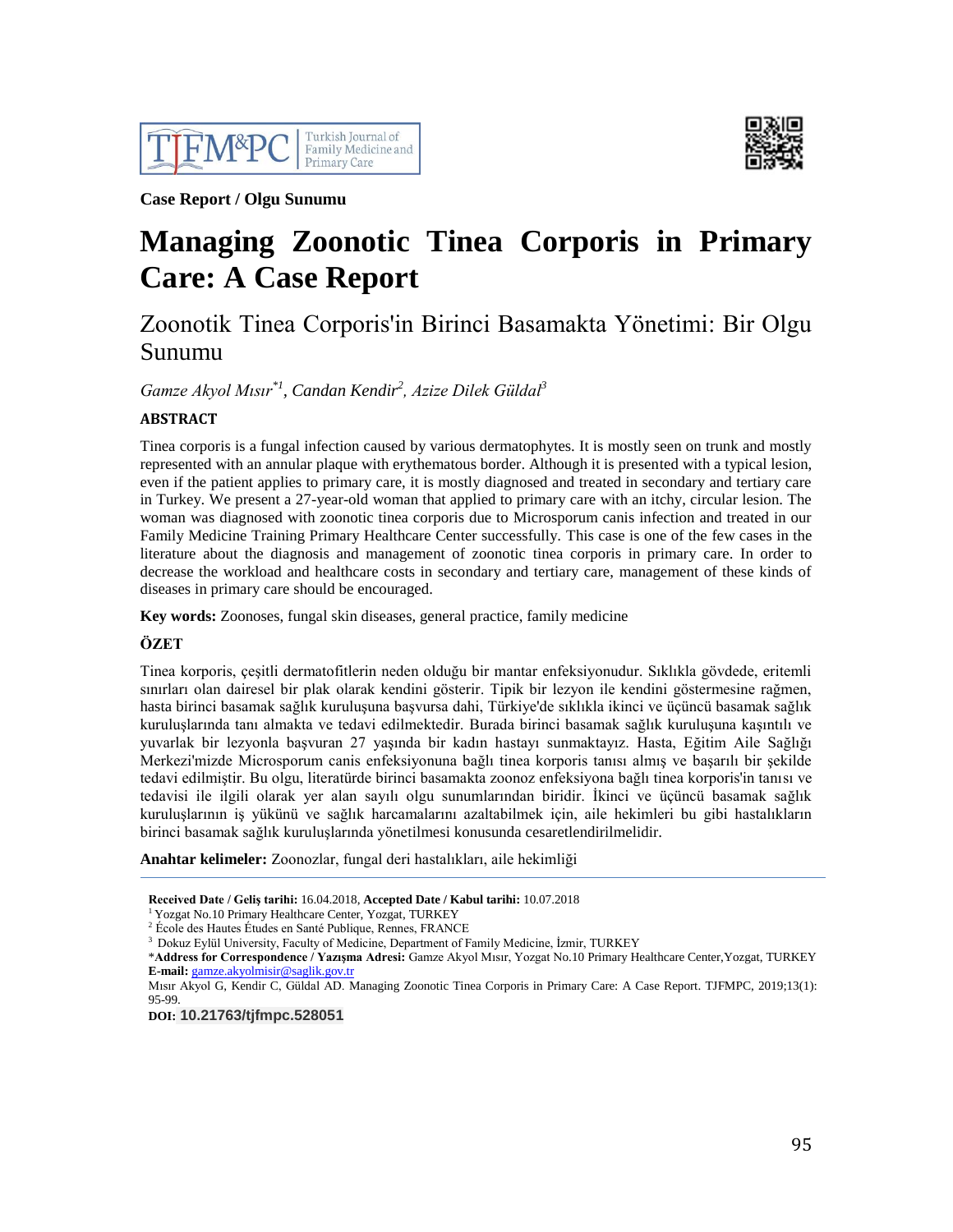### **INTRODUCTION**

Tinea corporis (ringworm) is a common fungal infection caused by several dermatophytes such as Trichophyton spp, Microsporum spp and, Epidermophyton spp. It is mostly seen in children, yet could be seen in adults as geophilic, zoophilic or anthropic infections. The typical presentation of tinea corporis is<br>sharply-circumscribed. slightly indurated sharply-circumscribed, slightly plaque with erythematous edge.<sup>1,2</sup>

 Microsporium canis (*M. canis*) is a common domestic animal infection which may be a cause of zoonotic infection in humans.<sup>2</sup> In this report, we address a case of tinea corporis which occurred after contact with the domestic cat, infected with *M. canis*.

### **CASE REPORT**

A 27-year-old, female patient who presented with itchy lesions on her back to our training primary health care center which is linked to Dokuz Eylul University's Department of Family Medicine. In her physical examination, two pruritic lesions measuring 3x2 cm in diameter with a desquamated center and sharp erythematous and indurated borders were observed (Figure 1).



**Figure 1: Patient's lesions before treatment**

She didn't have any history of medication intake, immunosuppression, hospitalization or any diagnosis of chronic diseases before the appearance of the lesions. She stated that she lives with her spouse who had no recent sign of dermal infection. Within the concept of understanding the patient illness experience, she was questioned of her living status, effects of the symptoms on her daily life and her opinion about the disease itself and the reasons behind it as part of the patient-centered clinical approach in family medicine. She mentioned that she is concerned about her cat's problem

which could be the reason of her lesions. She had a domestic cat which never leaves the house and he was consulted to the veterinarian because of hair loss on his left ear two weeks ago (Figure 2). The veterinarian diagnosed the cat with a fungal infection and started a local treatment. With detailed assessment of the medical records of the veterinarian, it was noted that the source of infection was *M. canis* and the ingredient of the prescription was local miconazole nitrate – chlorhexidine hydrochloride combination.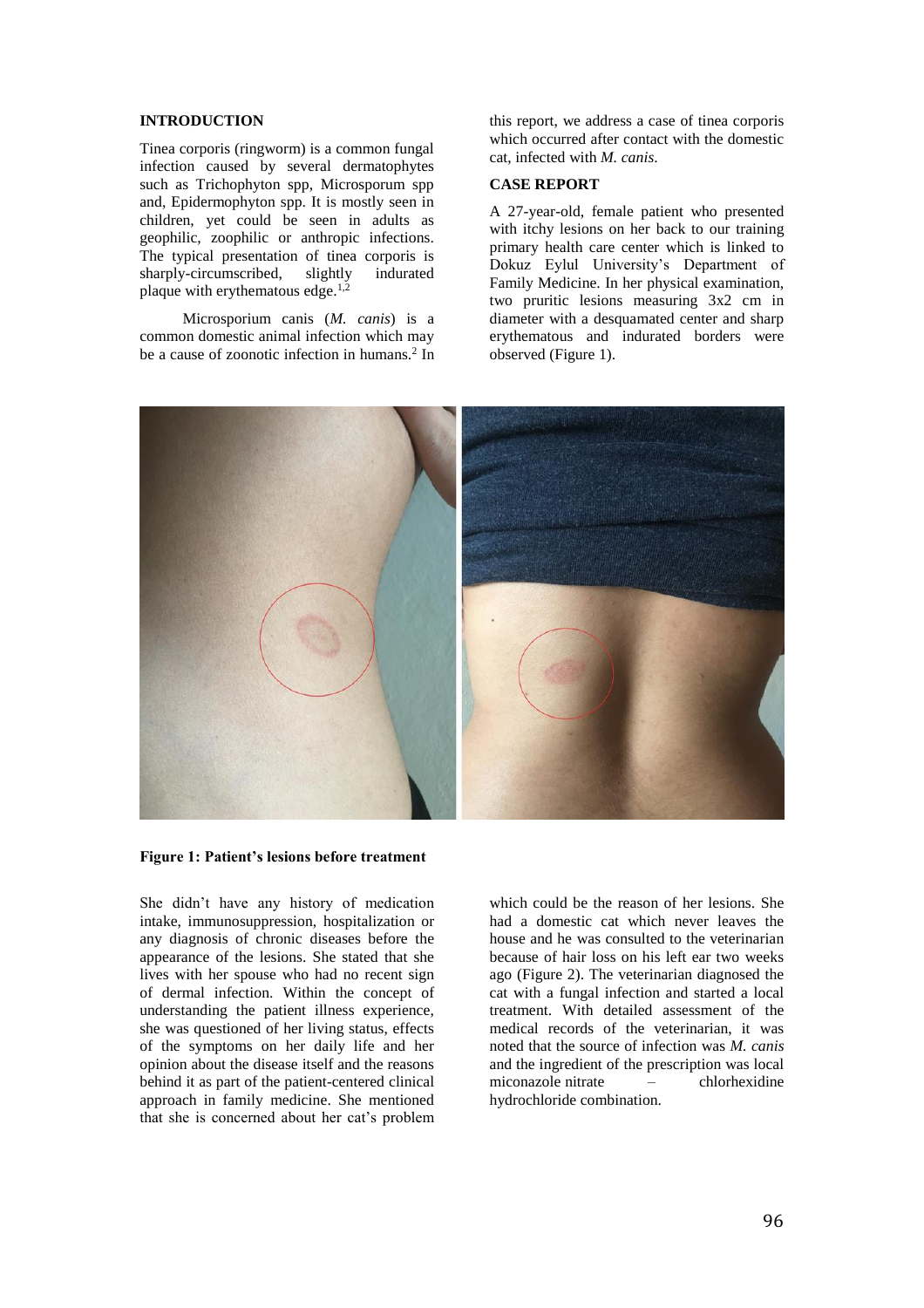

# **Figure 2: Fungal infection on patient's domestic cat's ear**

All in all, our patient was pre-diagnosed with tinea corporis due to *M. canis* infection and local terbinafine twice a day was prescribed. In addition, she was consulted to a dermatologist with final diagnosis. Three weeks later, she applied to our clinic with regressed skin lesions (Figure 3). The dermatology

consultation reports showed that *M. canis* was detected with KOH preparation and cultural examination of skin scrape samples. The dermatologist agreed on our treatment and recommended it for at least three weeks.

Informed written consent was taken from our patient.



**Figure 3: Patient's regressed lesions after treatment**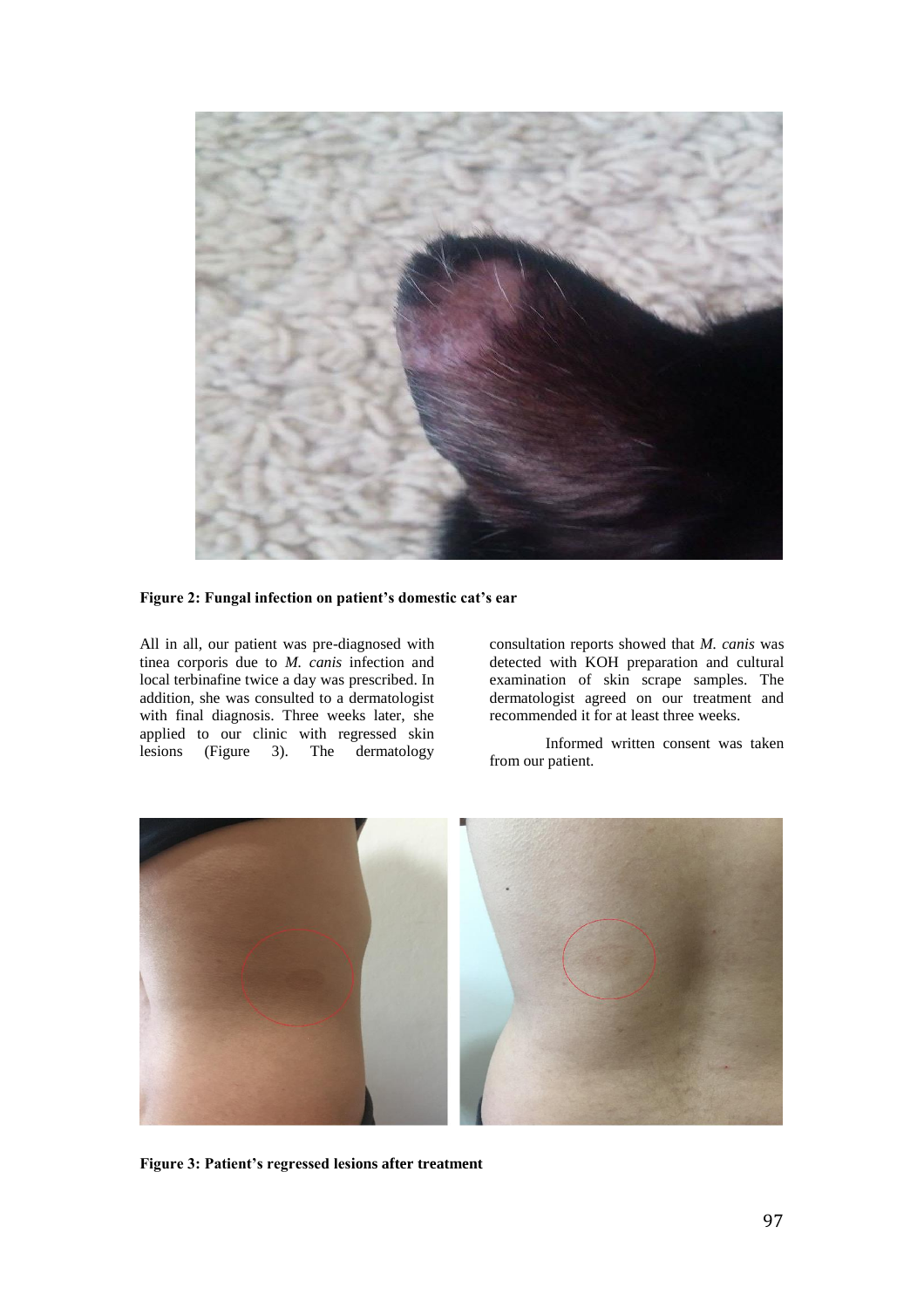# **DISCUSSION**

Tinea corporis is a common fungal infection which is usually located on body and extremities. The characteristic lesions are presented as sharp-edged plaques with the desquamated center and erythematous and indurated borders.1,2 Although it is mostly caused by Trichopyhton spp infections, it may be also caused by zoonotic Microsporum spp.

 The disease could be diagnosed with clinical appearance of typical lesions.<sup>3</sup> Still, characteristic lesions of tinea corporis might be misdiagnosed as nummular eczema, pityriasis versicolor, psoriasis, pityriasis rosea, subacute cutaneous lupus erythematosus and the treatment varies among each diagnosis.<sup>3</sup> The detailed medical history taking could be directive for the identification of the agent. Additionally, direct microscopy of KOH preparation, the culture of the skin scrape sample in saboreud dextrose agar and/or PCR of DNA isolation could be performed when there is doubt in clinical diagnosis.<sup>2,3</sup>

 Local and uncomplicated lesions of tinea corporis are usually responsive to topical treatment with terbinafine, twice daily for at least three weeks. In order to manage widespread or complicated infections or patients with immune deficiency or infections that are non-responsive to local treatment, oral antifungal agents may be indicated.<sup>3</sup>

 In Turkey, there are special training programs for General Practice (GP)/Family Medicine (FM) in several universities and education and training hospitals. These trainees are educated in the principles of the family medicine discipline and trained in various medical departments including Dermatology and Venereology.

 The patient-centered clinical approach is one of the core competencies of the GP/FM. It includes the ability to use a biopsychosocial model taking into account cultural and existential dimensions in addition to biomedical approach of other medical specialties.<sup>4</sup> Additionally, it increases the compliance of the patient to treatment, reduces the conflicts between the patient and the doctor and increases the patient's functionality during the recovery period.<sup>4</sup>

In our case, the patient was assessed within the concept of patient-centered clinical approach and holistic approach. The detailed medical history taking led us to the nearly direct diagnosis and management of *M.canis*  infection.

In the literature, a few tinea corporis cases in adults due to zoonotic *M.canis* infection were reported.5-9 However, these cases were all evaluated in the secondary or tertiary health care centers. As FPs don't have a gatekeeper role in Turkey due to lack of referral system, a comprehensive approach and management in primary care could decrease the workload and patient overload in secondary or tertiary health care centers. Additionally, that could result in decrease of health care costs due to differences in costs of consultations in different healthcare centers.<sup>4</sup>

#### **CONCLUSIONS**

This case was discussed due to lack of data about the diagnosis and management of tinea corporis related to *M.canis* infection in medical literature regarding primary care. As it is seen in our case, special education in GP/FM or continuing medical education could help FPs to handle similar cases in primary care. Moreover, development of specific guidelines for primary care in diagnosis and management of these kind of diseases will increase FPs' confidence to manage diseases that could be handled without further consultations.

#### **Conflict of interest:**

None declared.

### **REFERENCES**

- 1. Gawkrodger D, Ardern-Jones MR. Dermatology: an illustrated colour text. Elsevier Health Sciences; 2016. p.30-31.
- 2. Gupta AK, Tu LQ. Dermatophytes: Diagnosis and treatment. J Am Acad Dermatol. 2006 Jun;54(6):1050–5.
- 3. Crawford F, Hollis S. Topical treatments for fungal infections of the skin and nails of the foot. Cochrane Database Syst Rev. 2007;3.
- 4. Europe W. The European definition of general practice/family medicine. Barc WONCA Eur. 2002.
- 5. Aytimur, Derya, S. E. Yuksel, and I. Ertam. "A case with tinea corporis et faciei due to Microsporum canis from a symptomatic cat." *Ege Medicine J* 44 (2005): 67-9.
- 6. Gerçeker B, Ertam İ, Aytimur D. Olgu Sunumu: Kediden Bulaşan Bir Tinea Korporis Olgusu. *Sürekli Tıp Eğitimi Dergisi (STED)* 13.10 (2004): 392-3.
- 7. Kokollari F, Daka A, Blyta Y, Ismajli F, Haxhijaha-Lulaj K. Tinea Corporis, Caused by Microsporum Canis - a Case